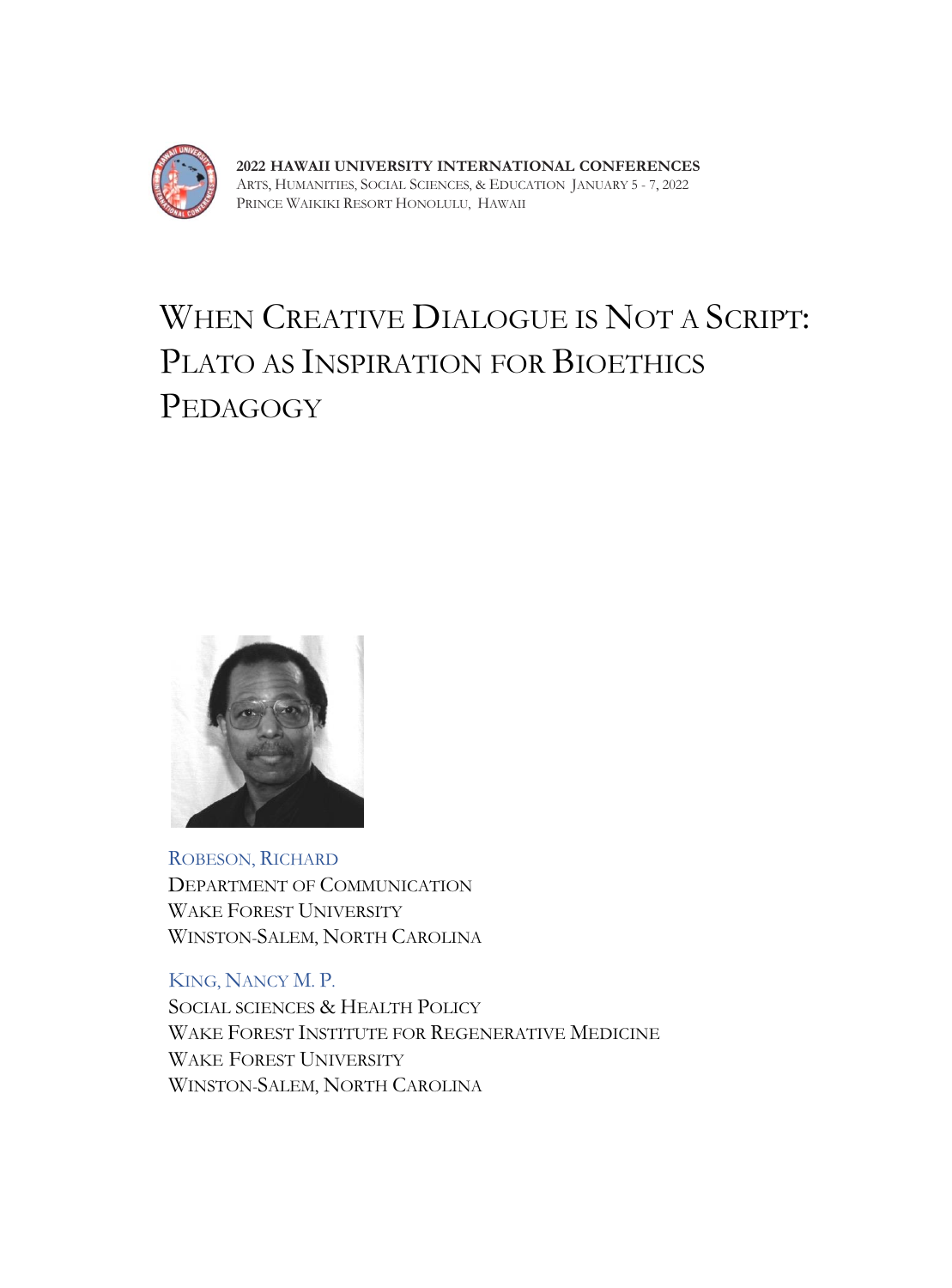Prof. Richard Robeson Department of Communication Graduate Program in Bioethics Wake Forest University Winston-Salem, North Carolina

Prof. Nancy M. P. King, JD Social Sciences & Health Policy Wake Forest Institute for Regenerative Medicine Wake Forest School of Medicine Wake Forest University Winston-Salem, North Carolina

## **When Creative Dialogue is Not a Script: Plato as Inspiration for Bioethics Pedagogy**

## **Synopsis**:

A discussion of the creation of graduate-level bioethics case studies in dialogic form, after the example of the Dialogues of Plato; including the scholarly, ethical and creative imperatives of case study construction, dialogic or otherwise.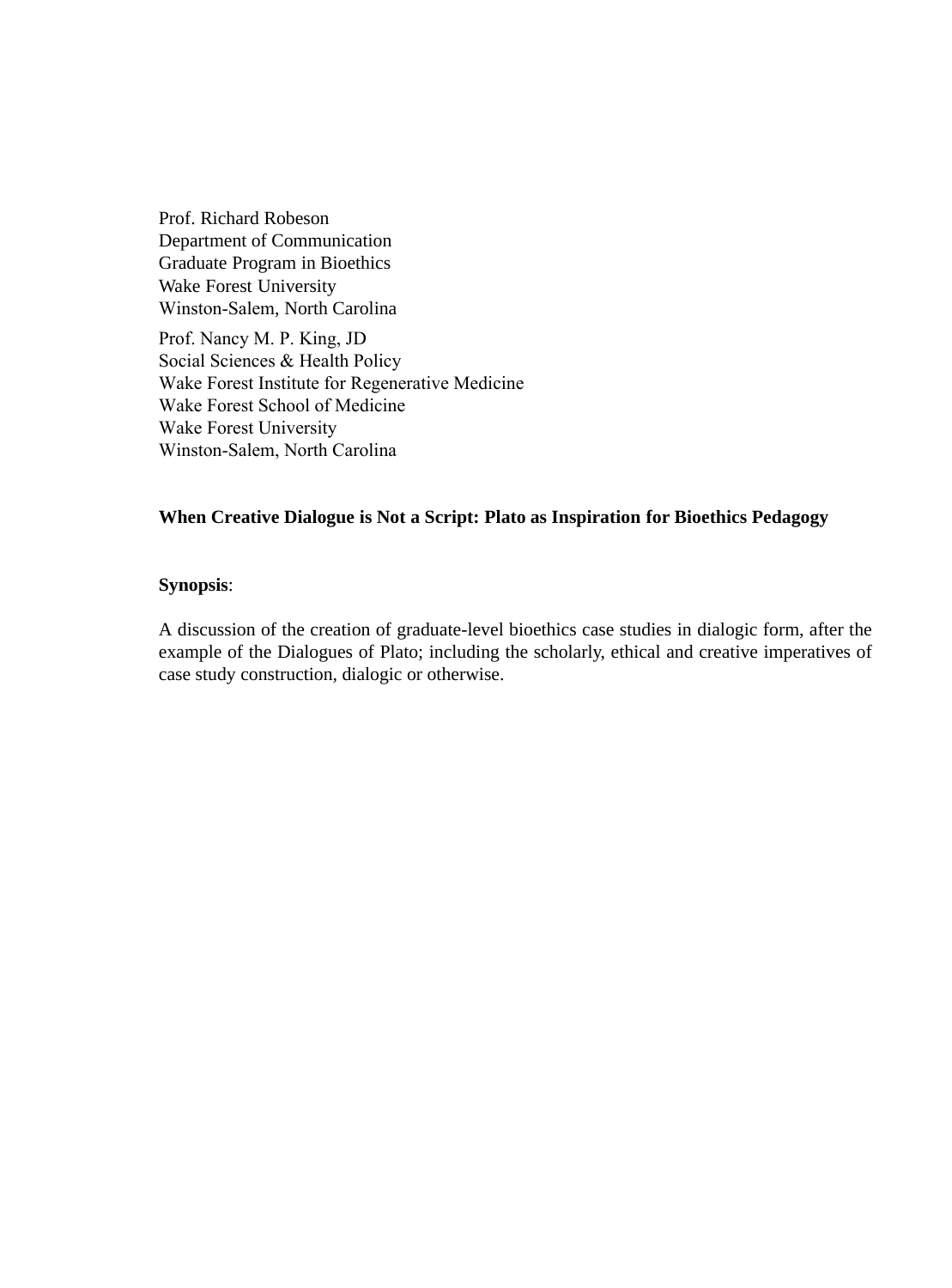## **A Case Study on Innovative Bioethics Pedagogy, inspired by the Platonic Dialogues**

The *Dialogues of Plato* have for more than three millennia been justly regarded as essential to the canon of Western moral philosophy. But despite their enduring status also as works of art including the virtuosic use of dialogue they are not plays. Aside from the fact that they are not meant to exist in a theatrical setting (i.e., performed), they are clearly not meant to satisfy the function of a play, which according to Aristotle is primarily to evoke an unburdening, emotional response (catharsis) (Aristotle. *Poetics* VI:2; Butcher, S.H., Translator; 1895; rev. 1911; In Criticism: The Major Texts (Translated Version);

Bate,W.J., Ed.; Harcourt Brace Jovanovich: New York, NY, USA, 1970; p. 20). Rather, the *Dialogues* inspire careful acknowledgement, reflection and analysis of difficult ethical questions, arguably made more accessible by the interactions of the works' discussants (characters) than by conventional rhetorical prose. This paper presents a pedagogical model inspired by the *Dialogues*, used in teaching bioethics in the Graduate Program in Bioethics at Wake Forest University (WFU).

The thirty-year history of this modern-day strategy is best documented in a 2017 paper (Robeson R and King NMP, *Healthcare* 2017, 5, 57; doi:10.3390/healthcare5030057) which traces its development from a health professions-to-community outreach project, to a medical school humanities and social sciences curriculum, to its current iteration in graduate bioethics education. The current proposal, however, is to describe how this ancient pedagogical device ethics case studies in dialogic form is reimagined for a setting in which it is commonplace that a given class roster includes aspiring students in medicine, law and the humanities; medical, law and divinity students via the graduate school's Joint Degree Programs; and also fully credentialed lawyers, physicians, social workers and chaplaincy practitioners. Now titled "Performable Case Studies (PCS)," this 700-level course has been highly regarded during the ten years that it has been offered at a Wake Forest University, within the Graduate Program in Bioethics, but also within the WFU community as a whole.